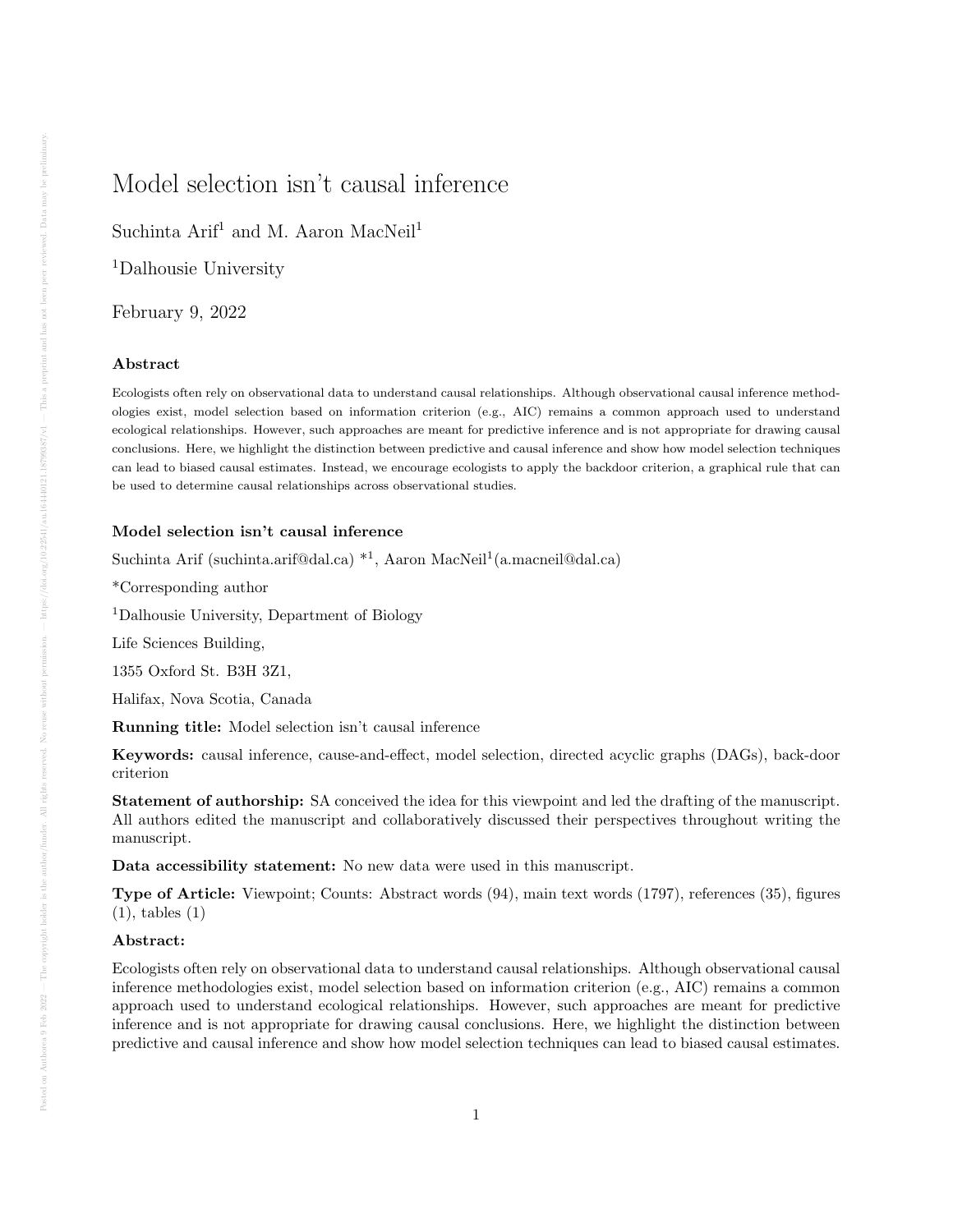Instead, we encourage ecologists to apply the backdoor criterion, a graphical rule that can be used to determine causal relationships across observational studies.

As ecologists, we are often interested in answering causal questions about human impacts on the natural world, such as the effect of climate-induced bleaching events on coral reef ecosystems (e.g., Graham et al. 2015), the impact of deforestation on biodiversity (e.g., Brook et al. 2003), or the effect of conservation and management responses on restoring ecosystem services (e.g., Sala et al. 2018). Often, randomized controlled experiments are unfeasible, and ecologists instead rely on observational data to answer fundamental causal questions in ecology (MacNeil, 2008). Recently, new advances in technology such as remote-sensing and animal-borne sensors, as well as increased availability of citizen science and electronic data have further increased opportunities to answer causal questions from observational data (Sagarin and Pauchard 2010).

In recent years, researchers have advocated for the increased application of causal inference in ecology for answering cause and effect relationships from observational data (e.g., Larsen et al. 2019; Laubach et al. 2021) but these approaches have yet to be widely adopted. Instead, drawing causal conclusions from observational data is typically taboo, with Pearson's oft-cited "correlation doesn't equal causation" used to block attempts to do so (Glymour 2009). This misconception – that causality cannot be inferred using observational data – has resulted in a culture where ecologists dependent on observational data for understanding causal relationships avoid explicitly acknowledging the causal goal of research projects and instead use coded language that implies causality without explicitly saying so (Hernan 2018; Arif et al. 2021).

A common strategy used to understand ecological relationships is to apply model selection, using information metrics such as Akaike's information criterion (AIC; Akaike 1973). Such approaches select the 'best' model among a candidate set and subsequently make inferences from parameters that are of ecological interest within the winning model. Often, these inferences are tied up with causal language, implying that having selected the best model, one can proceed to using causal language in reference to it (Table 1). However, model selection is not a valid method for inferring causal relationships – rather, these techniques aim to select the best model for predicting a response variable of interest. For example, AIC approximates a model's out of sample predictive accuracy, using only within-sample data (Akaike 1973). Although numerous model selection criteria exist (e.g., BIC, Schwarz et al. 1978; DIC; Spiegelhalter et al. 2002; WAIC, Watanabe 2013; LOO-CV; Vehtari et al. 2017), they are all used to compare models based on predictive accuracy (McElreath 2020; Laubach et al. 2021; Tredennick et al. 2021). Thus, model selection is appropriate for predictive inference (i.e., which model best predicts  $Y$ ?), which is fundamentally distinct from causal inference (i.e., what is the effect of X on Y?).

To demonstrate this distinction, the directed acyclic graph (DAG) in Figure 1 shows the causal structure of a hypothetical ecological system. DAGs can be used to visualize causal relationships, where variables (nodes) are connected to each other via directed arrows, pointing from cause to effect (Elwert 2013). For example, forestry effects species Y both directly (there is a directed arrow between them) and indirectly, via the directed arrow from forestry to species A and from species A to species Y (Fig 1). To illustrate the difference between model selection and causal inference we created a simulated dataset that matches the linear causal structure of this DAG, setting the total (i.e., direct and indirect) causal effect of forestry on species Y to -0.75 (Appendix S1). We further specified candidate linear regression models that included all possible covariate combinations where species Y is a response. Using our simulated data and our candidate models, both AIC and BIC selected a 'best' model where forestry, species A, human gravity, climate, and invasive species Z were included as covariates (Appendix S1). However, interpreting the coefficients of this model can provide biased causal estimates. For example, the effect of forestry on species richness is shown to be -0.36 [-0.38, -0.33], instead of -0.75 (Appendix S1).

In this scenario, there are two statistical biases at play. The first is overcontrol bias, which occurs when the inclusion of intermediate variables along a causal pathway removes the indirect causal effect between predictor and response (Cinelli et al. 2021). Here, the inclusion of the intermediate variable species A removes the indirect effect between forestry and species Y. Second, the inclusion of invasive species Z as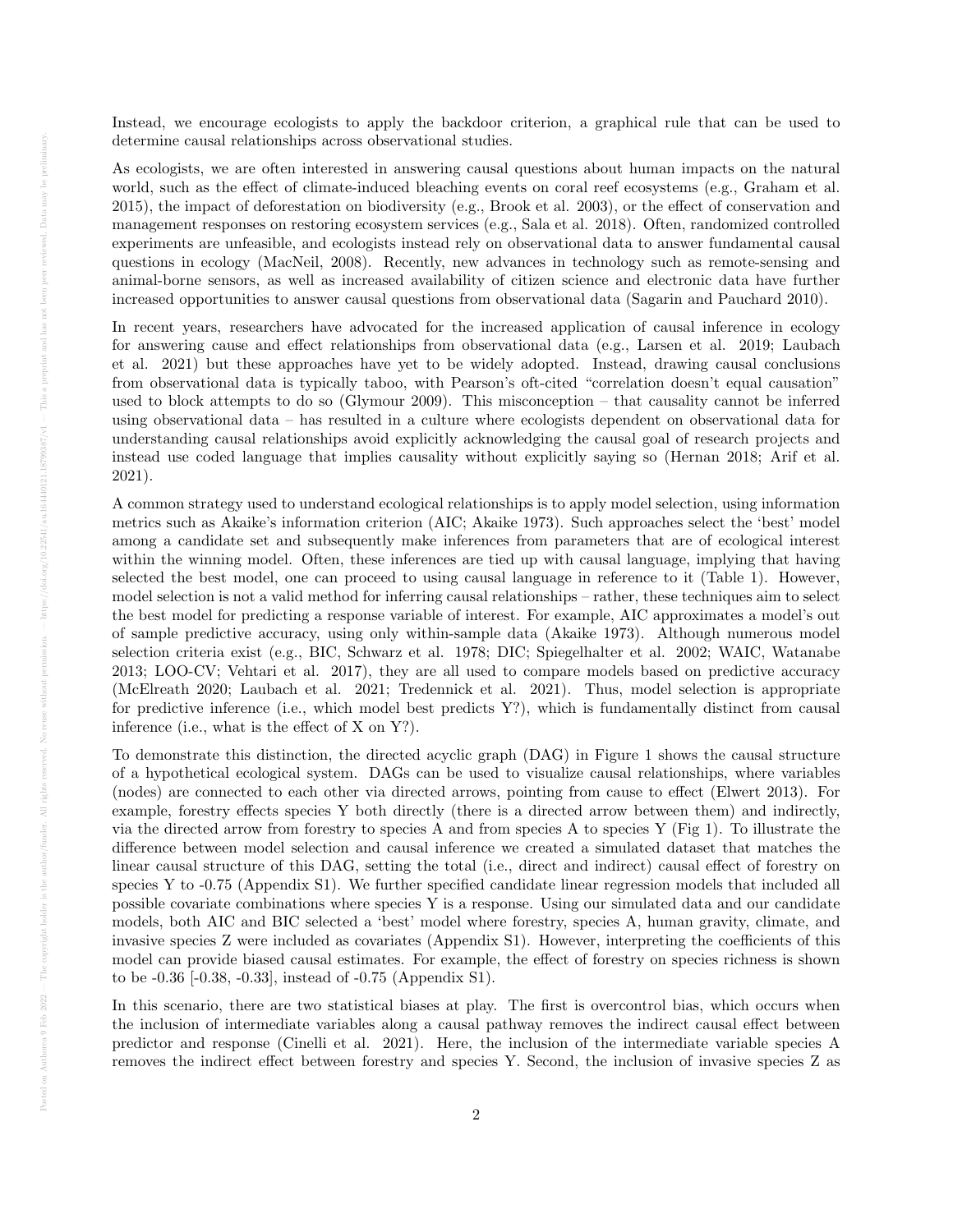a covariate leads to collider bias, which can result from adjusting for a variable that is caused by both predictor and response (Cinelli et al. 2021). Here, the inclusion of invasive species Z induces an additional, but non-causal, association between forestry and species Y.

It is worth noting that although the true predictive model (i.e., the data-generating model for species Y, where all direct predictor variables – human gravity, species A, forestry, and climate were included as covariates) was included as a candidate model, both AIC and BIC selected a more complex model with invasive species Z as a covariate. Here, even though invasive species Z is not a predictor variable for species Y, its statistical (non-causal) association with species Y increased predictive accuracy, resulting in better out of sample predictive accuracy. Indeed non-causal associations including collider bias and reverse causation has been shown to increase predictive accuracy (e.g., Luque-Fernandez et al. 2019; Griffith et al. 2020). Thus, a model selected based on predictive accuracy should not be assumed to be causally accurate.

A more subtle point is that even if a model captures the data generating process for a response variable of interest, it may not be appropriate for answering specific causal queries. For example, if we want to know the total effect of forestry on species Y, a model with all direct predictor variables – human gravity, species A, forestry, and climate – included as covariates, returns a causal estimate of  $-0.21[-0.23, -0.18]$  instead of  $-0.75$ (Appendix S1). Here, the inclusion of species A as a covariate leads to overcontrol bias between forestry and species Y, removing this indirect effect. As well, this model cannot be used to determine the causal estimates of other distal drivers, such as climate or fire. Ultimately, causal models must be built based on the specific causal question at hand, as well as through the careful consideration of the overall causal structure, including how different predictor variables may be related to one another.

#### The Backdoor Criterion: Covariate Selection for Causal Inference

As a contrast from model selection approaches, a causal inference methodology that has recently emerged in ecology is Judea Pearl's structural causal model (SCM; Pearl 2009). This framework uses DAGs to visualize researchers' assumptions about the causal structure of a system or process under study. Once a DAG has been created, a graphical rule known as the backdoor criterion can be applied to determine the covariates required to answer a causal question from observational data.

Conceptually, the backdoor criterion instructs us to block all non-causal paths between a predictor and response variable of interest, while leaving all causal pathways open. Graphically, this translates to blocking all backdoor paths between a predictor and response variable. Backdoor paths are sequences of nodes and arrows with an arrow pointing into both the predictor and response variable of interest; if left open, they can lead to non-causal associations between variables of interest. To block a backdoor path, we can either (1) adjust for an intermediate arrow-emitting variable or (2) not adjust for a variable with two incoming arrows (i.e., a collider variable: X ).

For example, given our DAG in Fig 1, to determine the total effect of forestry on species Y, there are four backdoor paths that must be blocked:

- 1. Species Y Climate Forestry
- 2. Species Y Climate Fire Species A Species Y
- 3. Species Y Species A Fire Climate Forestry
- 4. Species Y Human Gravity Forestry

The first three backdoor paths can each be blocked by adjusting for the intermediate arrow-emitting variable climate. The fourth backdoor path can be blocked by adjusting for the intermediate arrow-emitting variable human gravity. Therefore, to determine the total effect of forestry on species Y, we must adjust for climate and forestry. Following covariate selection, researchers can determine the appropriate statistical analysis, given their data. It is important to note that DAGs and the backdoor criterion are compatible with both linear and non-parametric approaches (Pearl 2009; Elwert 2013). As our simulated data was created using linear relationships, we have chosen a linear regression model, setting species Y as our response, forestry as our predictor, and including climate and forestry as controls. This model returned an accurate total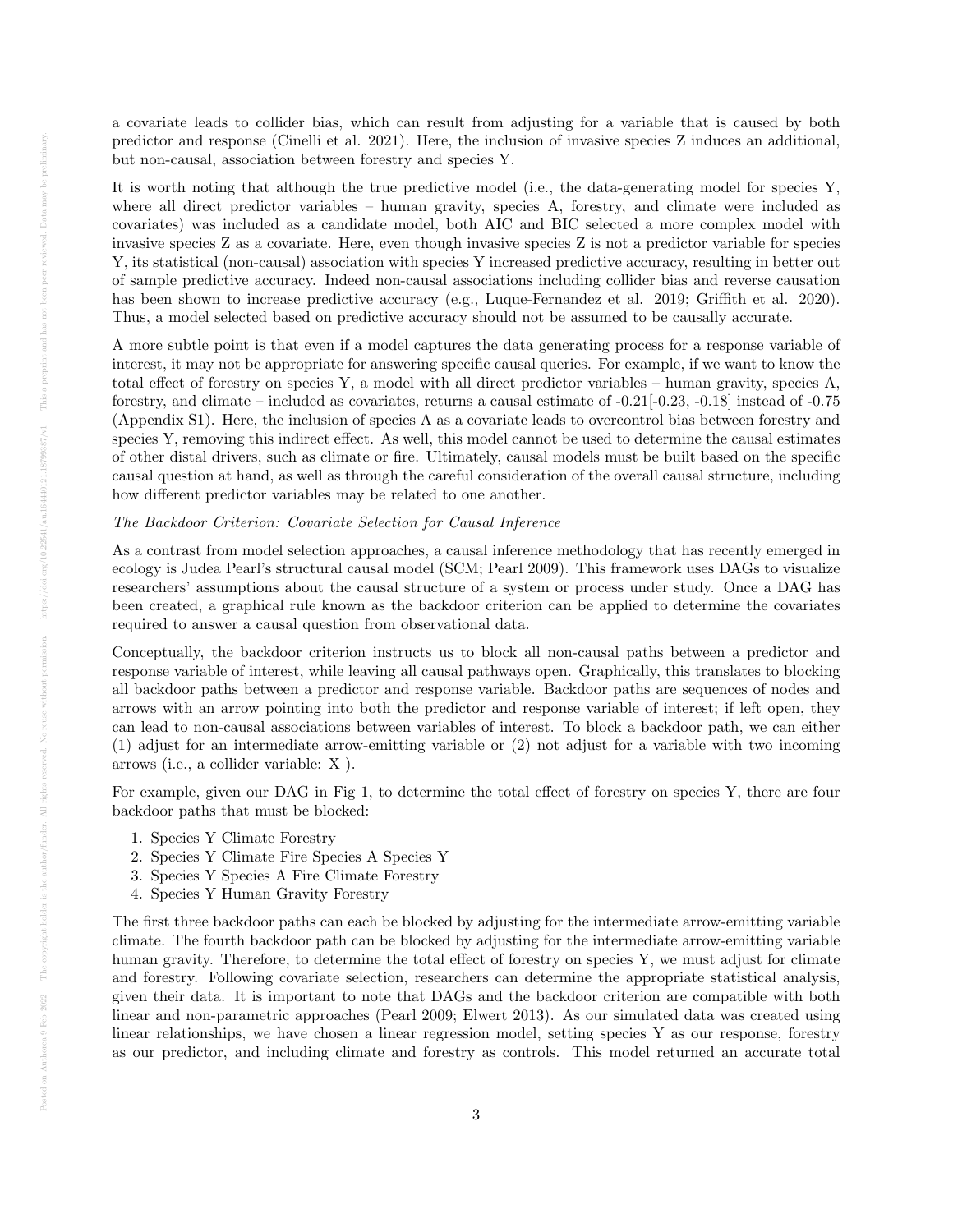causal estimate of -0.75[-0.77, -0.73] (Appendix S1). The application of the backdoor criterion can become increasingly complex with larger DAGs and as such, tools such as 'dagitty' (www.dagitty.net; instructions within site) can help in composing DAGs and specifying causal questions, which will subsequently identify required backdoor adjustment sets.

## Distinction From Model Selection

Covariate selection using the backdoor criterion is fundamentally distinct from information-based model selection techniques. The backdoor criterion is based on counterfactual reasoning, equating observational distributions to what would be expected under a randomized control experiment (Pearl 2009). Unlike model selection, the backdoor criterion was specifically created to answer cause and effect relationships from observational data. Further, whereas model selection relies on the data to determine the best model, the backdoor criterion uses domain knowledge, above all else, to determine the best causal model for a given causal query. The use of DAGs and the subsequent application of the backdoor criterion allows ecologists to move away from an automated approach of model selection to one that empowers ecologists to think critically about the cause-and-effect relationships in their study system. The use of DAGs also facilitates open critique of causal assumptions therefore their causal conclusions, which in turn can lead to productive scientific debate that deepens our understanding of ecological phenomena (e.g., see Schoolmaster Jr. et al. 2020; rebuttal by Grace et al. 2021; and reply by Schoolmaster Jr. et al. 2021).

Currently, DAGs and the backdoor criterion are significantly less utilized than predictive model selection techniques for understanding causal relationships in ecology. Thus far, the backdoor criterion has been applied to understand the causes of species level trait covariation (Cronin and Schoolmaster Jr. 2018), biodiversity-ecosystem function correlations (Schoolmaster Jr. et al. 2020), and causal drivers of coral-algal regime shifts (Arif et al. 2021). As these varied examples demonstrate, the backdoor criterion can be widely applicable for understanding ecological causal relationships. Increasing its use across ecological studies will require a shift in culture toward openly discussing causality. While predictive model selection techniques can play an important role in developing good statistical models, they should not be conflated with causal inference (Laubach et al. 2021). Ultimately, ecologists must start to rely on valid causal inference methods to answer fundamental causal questions in observational ecology.

#### Literature Cited:

Arif, S., Graham, N., Wilson, S., MacNeil, A. (2021) Causal drivers of climate-mediated coral reef regime shifts. Ecosphere , in press (accepted).

Akaike, H. (1973). Information theory and an extension of the maximum likelihood principle. In Second International Symposium on Information Theory, Ed(s). Petrov, B.N., Csaki, B.F. Academiai Kiado: Budapest, pp 267-281.

Brook, B., Sodhi, N., Ng, P. (2003). Catastrophic extinctions follow deforestation in Singapore. Nature , 424, 420-423.

Chinn, S.M., Kilgo, J.C., Vukovich, M.A., Beasley, J.C. (2021). Influence of intrinsic and

extrinsic attributes on neonate survival in an invasive large mammal. Sci Rep , 11, 11033.

https://doi.org/10.1038/s41598-021-90495-x

Cinelli, C., Forney, A., Pearl, J. (2021). Crash course in good and bad controls. Technical Report R-493.

Elwert, F. (2013). Graphical causal models. In Handbook of causal analysis for social research, Ed. Morgan, S.L. Springer, Dordrecht, pp 245-273.

Grace, J. B., M. Loreau, and B. Schmid. (2021). A graphical causal model for resolving species identity effects and biodiversity–ecosystem function correlation: comment. Ecology , 0, e03378. https://doi.org/10.1002/ecy.3378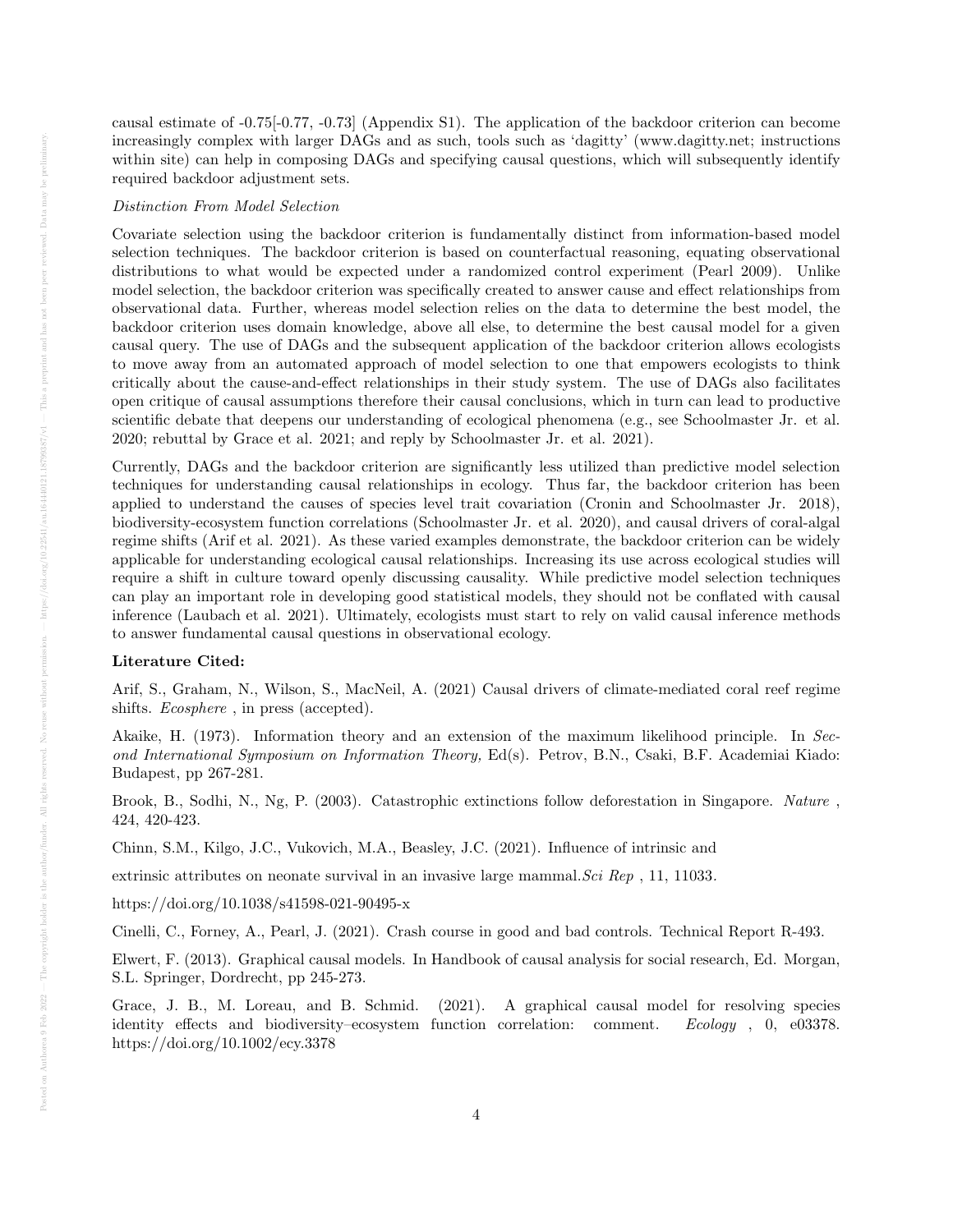Graham, N., Jennings, S., MacNeil, A., Mouillot, D., Wilson, S. (2015). Predicting climate-driven regime shifts versus rebound potential in coral reefs. Nature , 518, 94-97.

Glymour, C. (2009). Causation and Statistical Inference. In The Oxford Handbook of Causation, Ed(s). Beebee, H., Hitchcock, C., Menzies, P. Oxford University Press, New York, USA.

Griffith, G., Morris, T., Tudball, M., Herbert, A., Mancano, G., Pike, L. et al . (2020). Collider bias undermines our understanding of COVID-19 disease risk and severity. Nat Commun , 11, 5749.

Hernan, M. (2018). The C-Word: Scientific euphemisms do not improve causal inference from observational data. Am J Public Health , 108(5), 616-619.

Larsen, A., Meng, K., Kendall, B. (2019). Causal analysis in control-impact ecological studies with observational data. Methods Ecol Evol , 10, 924-934.

Laubach, Z., Murray, E., Hoke, K., Safran, R., Perng, W. 2021. A biologist's guide to model selection and causal inference. Proc Royal Soc B , 288(1943), 20202815. Doi: 10.1098/rspb.2020.2815.

Lu, X., Chen, X., Zhao, X., Lv, D., Zhang, Y. (2021). Assessing the impact of land surface temperature on urban net primary productivity increment based on geographically weighted regression model. Sci Rep , 11, 22282. https://doi.org/10.1038/s41598-021-01757-7

Luque-Fernandez, M., Schomaker, M., Refondo-Sanchez, D., Perez, M., Vaidya, A., Schnitzer, M. (2019). Educational note: paradoxical collider effect in the analysis of non-communicable disease epidemiological data: a reproducible illustration and web application. Int J Epidemeiol, 1(48), 640-653.

MacNeil, A. (2008). Making empirical progress in observational ecology. Environ Conserv, 35(3), 193-196.

McElreath, R. (2020). Statistical rethinking: A Bayesian course with examples in R and Stan . CRC Press, Boca Raton, USA.

Millard, J., Outhwaite, C.L., Kinnersley, R., Freeman, R., Gregory, R., Adedoja, O. et al . (2021). Global effects of land-use intensity on local pollinator biodiversity. Nat Commun , 12, 2902.

Montano-Centellas, F., Loiselle, B., Tingley, M. (2020). Ecological drivers of avian community assembly along a tropical elevation gradient.Ecography , 44(4), 574-588.

Morton, O., Scheffers, B.R., Haugaasen, T., Edwards, D. 2021. Impacts of wildlife trade on terrestrial biodiversity. Nat Ecol Evol , 5, 540-548.

Pearl, J. (2009). Causality: Models, Reasoning and Inference . 2<sup>nd</sup> Edition. Cambridge University Press; Cambridge, UK.

Rode, K., Regehr, E., Bromaghin, J., Wilson, R., Martin, M., Crawford, J., Quakenbush, L. (2021). Seal body condition and atmospheric circulation patterns influence polar bear body condition, recruitment, and feeding ecology in the Chukchi Sea. Glob Chang Biol , 27(12), 2684-2701.

Safaie, A., Silbiger, N.J., McClanahan, T.R., Pawlak, G., Barshis, D.K., Hench, J.L. et al . (2018). High frequency temperature variability reduces the risk of coral bleaching. Nat Commun , 9, 1671.

Sagarin, R., Pauchard, A. (2010). Observational approaches in ecology open new ground in a changing world. Front Ecol Environ, 8(7), 379-386.

Sala, E., Giakoumi, S. (2018). No-take marine reserves are the most effective protected areas in the ocean. ICES J Mar Sci , 75(3), 1166-1168.

Schoolmaster Jr., D., Zirbel, C., and Cronin, P. (2020). A graphical causal model for resolving species identity effects and biodiversity–ecosystem function correlations. Ecology , 101(8): e03070.

Schoolmaster Jr., D., Zirbel, C., and Cronin, P. (2021). A graphical causal model for resolving species identity effects and biodiversity-ecosystem function correlations: Reply. Ecology , 0, e03593. doi:10.1002/ecy.3593.